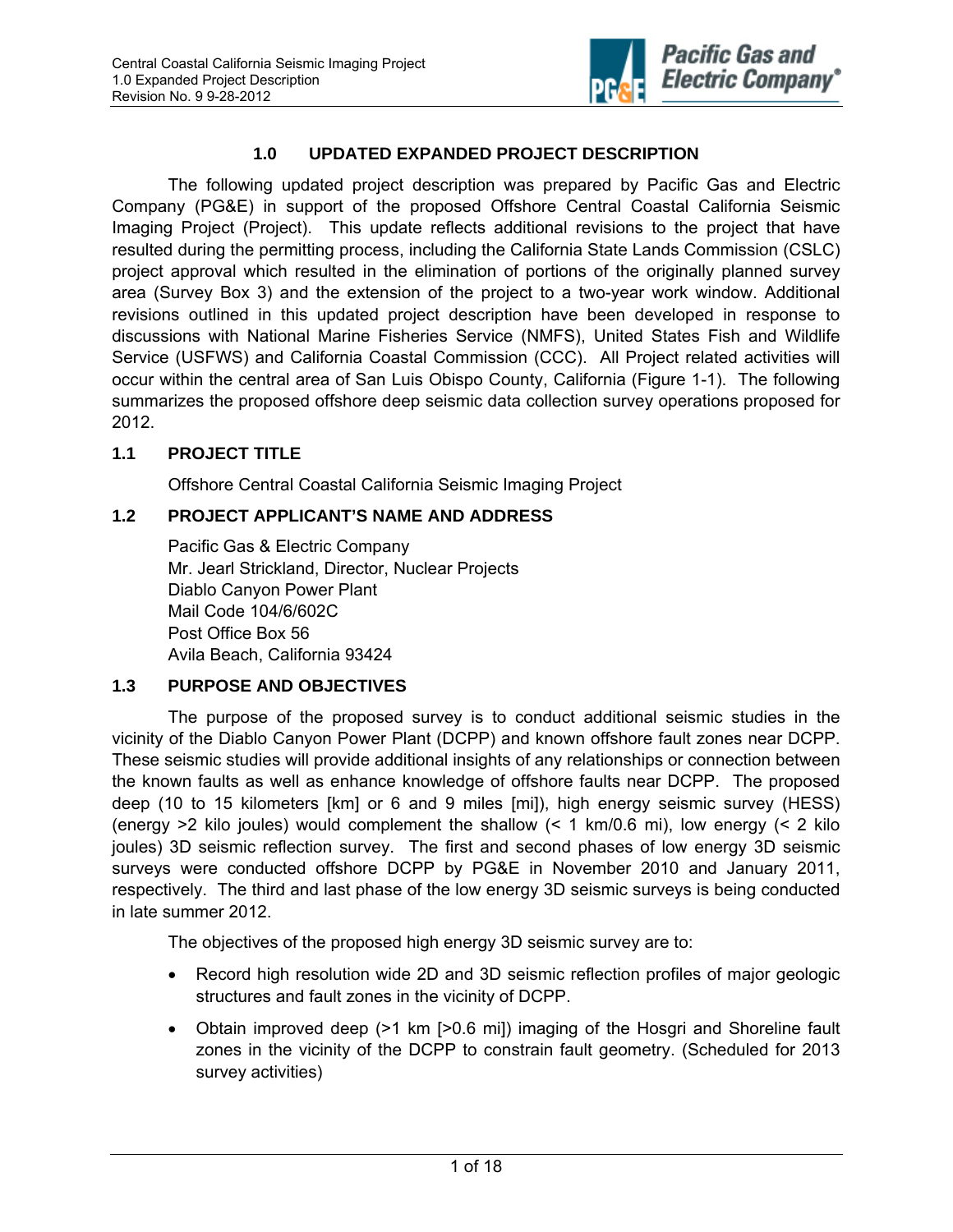



**Figure 1-1. Proposed Project Survey Area**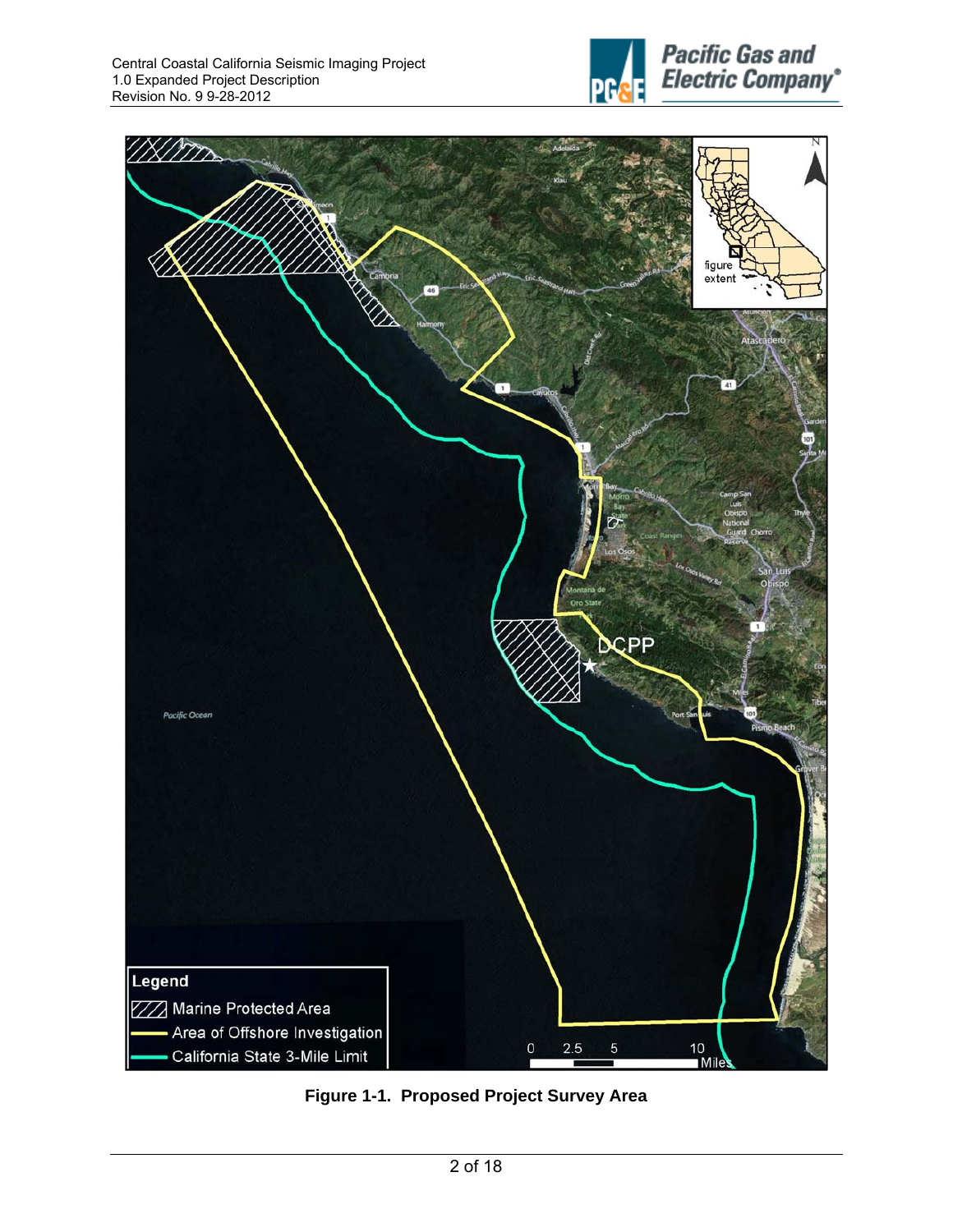

- Obtain improved (>1 km [>0.6 mi] depth) imaging of the intersection of the Hosgri and Shoreline fault zones northwest of Point Buchon.
- Obtain improved (>1 km [>0.6 mi] depth) imaging of the intersection of the Hosgri and Los Osos fault zones in Estero Bay.
- Augment current regional seismic data base for subsequent use and analysis.

The Project is being undertaken due to public concerns with operating a nuclear power plant in a seismically active area of California after the Fukushima Daiichi emergency. PG&E will obtain as much seismic information as possible, while minimizing environmental impacts consistent with the permits required by federal, state, and local agencies to conduct the studies. The Project timeframe is limited to fall months (November 1 to December 31 for active marine seismic survey operations) due to whale and fish migration as well as nesting bird constraints. The survey will also be conducted over a period of two years to reduce the extent of annual exposure of marine resources to high-energy seismic sound levels.

The current Project scope has been designed to minimize environmental impacts to the greatest extent feasible and has been modified to further recognize agency input and specific concerns regarding resident species of marine mammals within the survey area. PG&E is proposing to conduct the studies 24-hours per day, 7 days per week (24/7). This schedule is designed to reduce overall air emissions, length of time for operation in the water thereby reducing impacts to marine wildlife, commercial fishing, and other area users. PG&E will work with environmental agencies to appropriately address the balancing of public health and safety and environmental concerns during the conduct of these studies.

### **1.4 PROJECT LOCATION**

The proposed Project would be conducted within the coastal (onshore and nearshore) and offshore marine waters between Morro Bay and San Luis Bay, offshore San Luis Obispo County, California (Figure 1-1). The proposed survey will cross all the major geologic units in the study area and image their structure at depth using high-resolution 2D and 3D seismic reflection profiling techniques. The offshore and onshore survey sound source transects, as well as the nearshore/onshore geophone locations, have been developed to address the project objectives as well as ongoing input from the California Public Utilities Commission's Independent Peer Review Panel (IPRP), the survey contractor (Lamont-Doherty Earth Observatory – Columbia University) and geoscientists from the University of Nevada – Reno, the Scripps Institute of Oceanography, and specialty private consulting firms.

# **1.5 3D SEISMIC DATA ACQUISITION TARGET AREAS FOR 2012**

The proposed 3D seismic survey race track to be completed during the 2012 survey period will be Box 4 which is located within Estero Bay (See Figure 1-2). Boxes 1 and 2 have been deferred and will be scheduled for the 2013-2014 work window. Refinement of the Box 1 and 2 survey components will be completed following the 2012 survey and will be subject to a supplemental review process. Box 3 was eliminated from the survey plan based on input from the IPRP process and associated CSLC permit approval.

The offshore survey would be conducted in both federal and state waters and water depths within the proposed survey areas ranging from 0 to over 400 m (1,300 ft); the State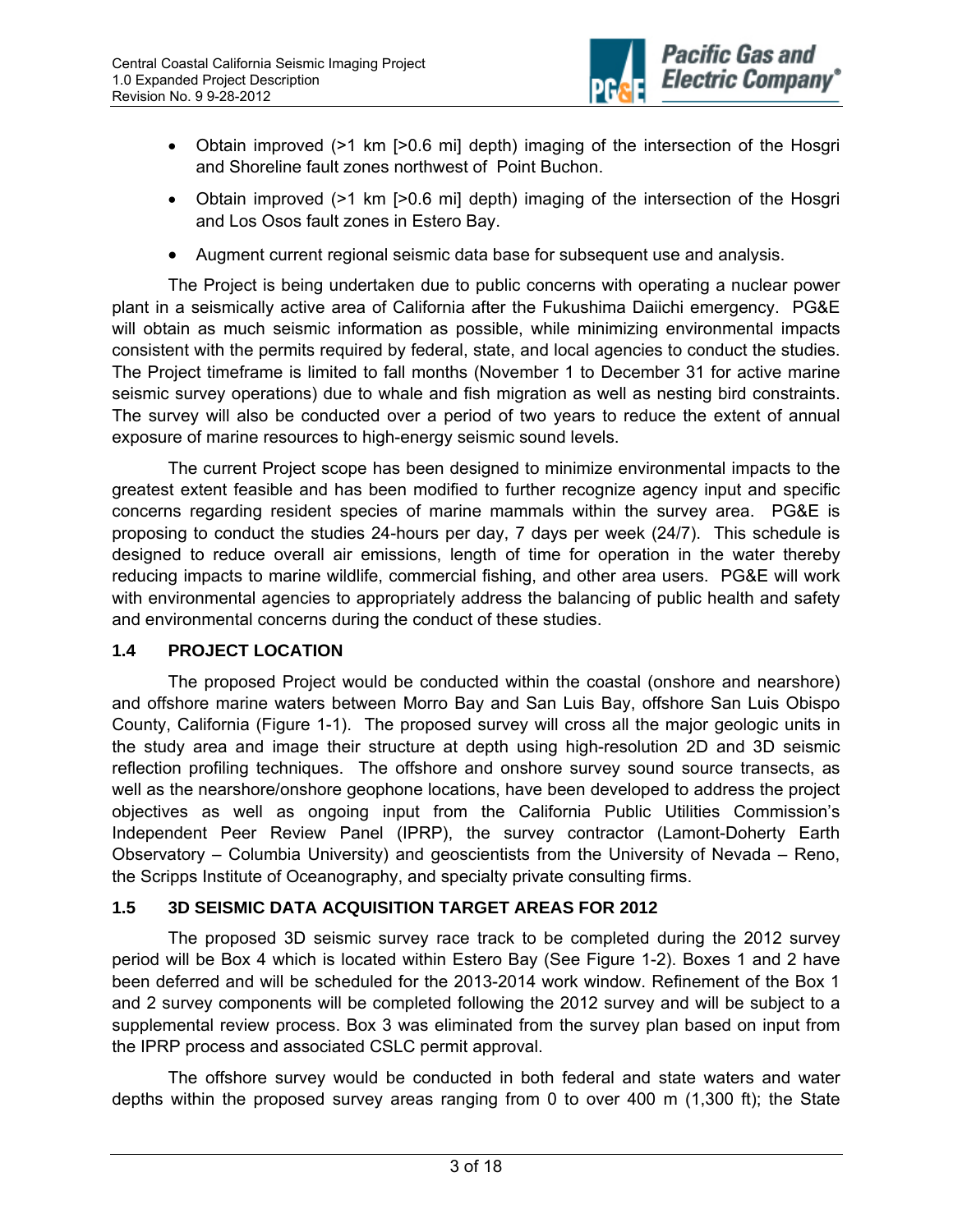

three-mile limit is the teal line in Figure 1-1. The Point Buchon Marine Protected Area (MPA) lies adjacent to portions of the survey area. The Monterey Bay National Marine Sanctuary (MBNMS), a federally-protected marine sanctuary that extends northward from Cambria to Marin County, is located north and outside of the Project area. The 2012 survey area includes:

### **Survey Box 4. (Estero Bay)**

- Area: 334.48 km<sup>2</sup> (129.14 mi<sup>2</sup>)
- Total survey line length is 1,417.6 km (880.9 mi)
- Dip line survey across the Hosgri and Los Osos fault zones in Estero Bay

Figure 1-2 shows the proposed survey transit lines for Box 4. These lines depict the survey lines as well as the turning legs. The full seismic array is firing during the straight portions of the track lines, as well as the initial portions of the run out sections and later portions of run in sections. During turns and most of the initial portion of the run ins, there will only be one air gun firing (mitigation air gun). Assuming a daily survey rate of approximately 8.3 km/hr (4.5 knots for 24/7 operations) Survey Box 4 is expected to be completed in approximately 9.25 days. When considering mobilization, demobilization, equipment maintenance, weather, marine mammal activity, and other contingencies, the proposed 2012 survey is expected to be completed in 32.25 days. For an in-depth look into the project schedule, refer to Section 1.8 - Project Schedule.

### **1.6 PROJECT ACTIVITIES**

The proposed survey involves both marine and some limited onshore activities. The offshore components consist of operating a geophysical survey vessel and support/monitoring vessels within the areas shown in Figure 1-2. The geophysical survey vessel would tow a series of sound-generating air guns and sound-recording hydrophones along pre-determined shoreperpendicular transects to conduct deep (10 to 15 km [6 to 9 mi]) seismic reflection profiling of major geologic structures and fault zones in the vicinity of DCPP.

Onshore operations will involve the installation of passive acoustical receivers on the Morro Strand. Installation and retrieval of these seismic receivers would be concurrent with the proposed offshore operations.

### **1.6.1 Mobilization and Demobilization**

The offshore 3D marine survey equipment and vessels are highly specialized and typically not available in California. The proposed seismic survey vessel (*R/V Marcus G. Langseth [R/V Langseth]*) is currently operating on the west coast and is available to conduct the proposed survey work. The *R/V Langseth* would transit south prior to the start of survey operations (November 1 through December 31, 2012). Once the vessel has arrived in the Project area, the survey crew, any required equipment, and support provisions would be transferred to the vessel. The proposed survey vessel is supported by a chaseboat (*R/V Nushagak Spirit or equivalent*) and scout/shore support boat (*M/V Enterprise or equivalent*). An additional scout/monitoring vessel, M/V *Michael Uhl (M/V Uhl),* is available locally and will be utilized to support operations as necessary*.* Upon completion of the offshore survey operations, the survey crew would be transferred to shore and the survey vessel would transit out of the Project area.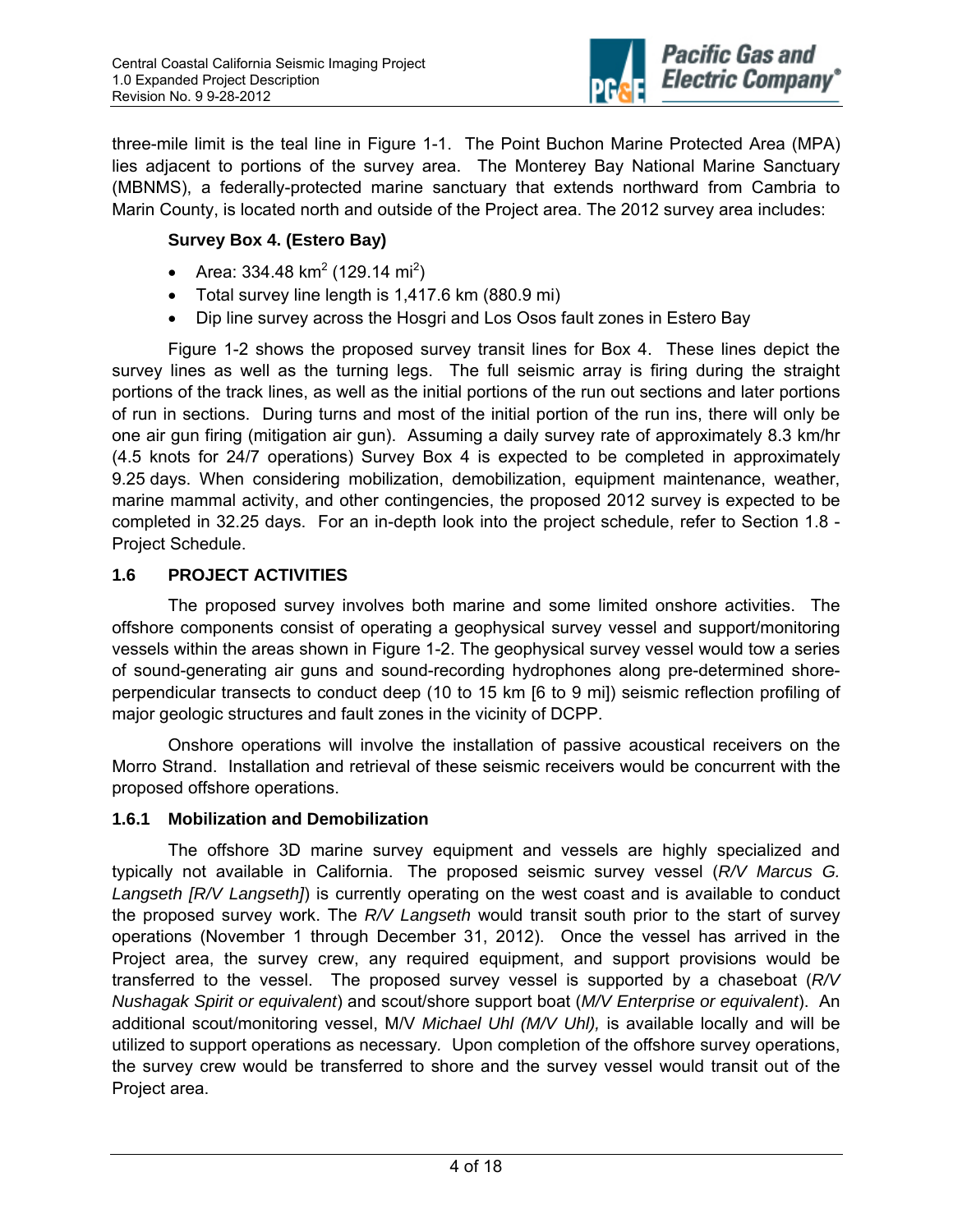



**Figure 1-2. Proposed 2012 Project Survey Track Line Map**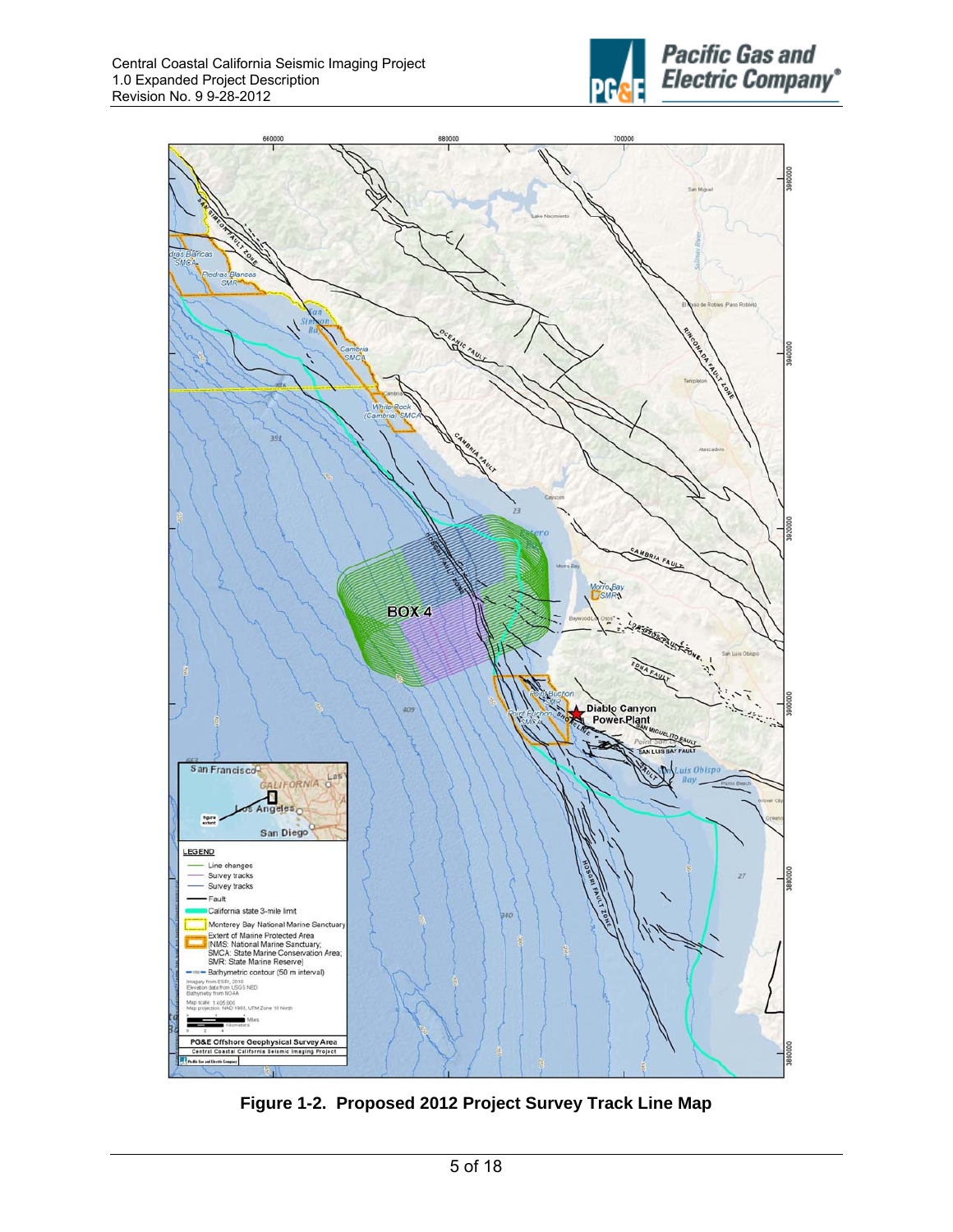

#### **1.6.2 Offshore Survey Operations**

The proposed offshore seismic survey would be conducted with geophysical vessels specifically designed and built to conduct such surveys. PG&E has selected the *R/V Langseth*, which is operated by the Lamont-Doherty Earth Observatory (Columbia University). The following outlines the general specifications for the *R/V Langseth* geophysical survey vessel and the support vessels needed to complete the offshore survey.

- Primary vessel *R/V Langseth* is 71.5 m [235 ft] in length and is outfitted to deploy/retrieve hydrophone streamers and air gun arrays, air compressors for the air gun array, and survey recording facilities.
- Chase boat *R/V Nushagak Spirit* is 33.5 m (110 ft) in length and will be deployed in front of the *R/V Langseth* to observe potential obstructions, additional marine mammal monitoring and support deployment of seismic equipment.
- Third vessel *M/V Enterprise* is approximately 24.3 m [80 ft] in length and would act as a scout boat and support vessel for the *R/V Langseth.*
- Support work vessel The *M/V Uhl* is approximately 30.5 m [100 ft] in length and would be used as a standby vessel to support marine operations.

**Survey Vessel Specifications.** The *R/V Langseth* would tow the air gun and hydrophone streamers array along predetermined lines (Figure 1-2). When the *R/V Langseth* is towing the air gun and streamer array the vessel will "fly" the appropriate USCG approved day shapes (mast head signals used to communicate with other vessels) and display the appropriate lighting to designate the vessel has limited maneuverability. The turning radius is limited to 3 degrees per minute (2.5 km [1.5 mi]). Thus, the maneuverability of the vessel is limited during operations with the streamers.

The *R/V Langseth* has a length of 71.5 m (235 ft), a beam of 17.0 m (56 ft), and a maximum draft of 5.9 m (19.4 ft). The *R/V Langseth* was designed as a seismic research vessel, with a propulsion system designed to be as quiet as possible to avoid interference with the seismic signals. The ship is powered by two Bergen BRG-6 diesel engines, each producing 3,550 hp, which drive the two propellers directly. Each propeller has four blades, and the shaft typically rotates at 750 revolutions per minute (rpm). The vessel also has an 800 hp bowthruster, which is not used during seismic acquisition. The operation speed during seismic data acquisition is typically 7.4 to 9.3 km/h (4.6 to 5.7 miles/h). When not towing seismic survey gear, the *R/V Langseth* typically cruises at 18.5 km/h (11.5 miles/h). Other details of the *R/V Langseth* include the following:

- Owner: National Science Foundation
- Operator: Lamont-Doherty Earth Observatory of Columbia University
- Flag: United States of America
- Date Built: 1991 (Refitted in 2006)
- Gross Tonnage: 3834
- Accommodation Capacity: 55 including  $\sim$ 35 scientists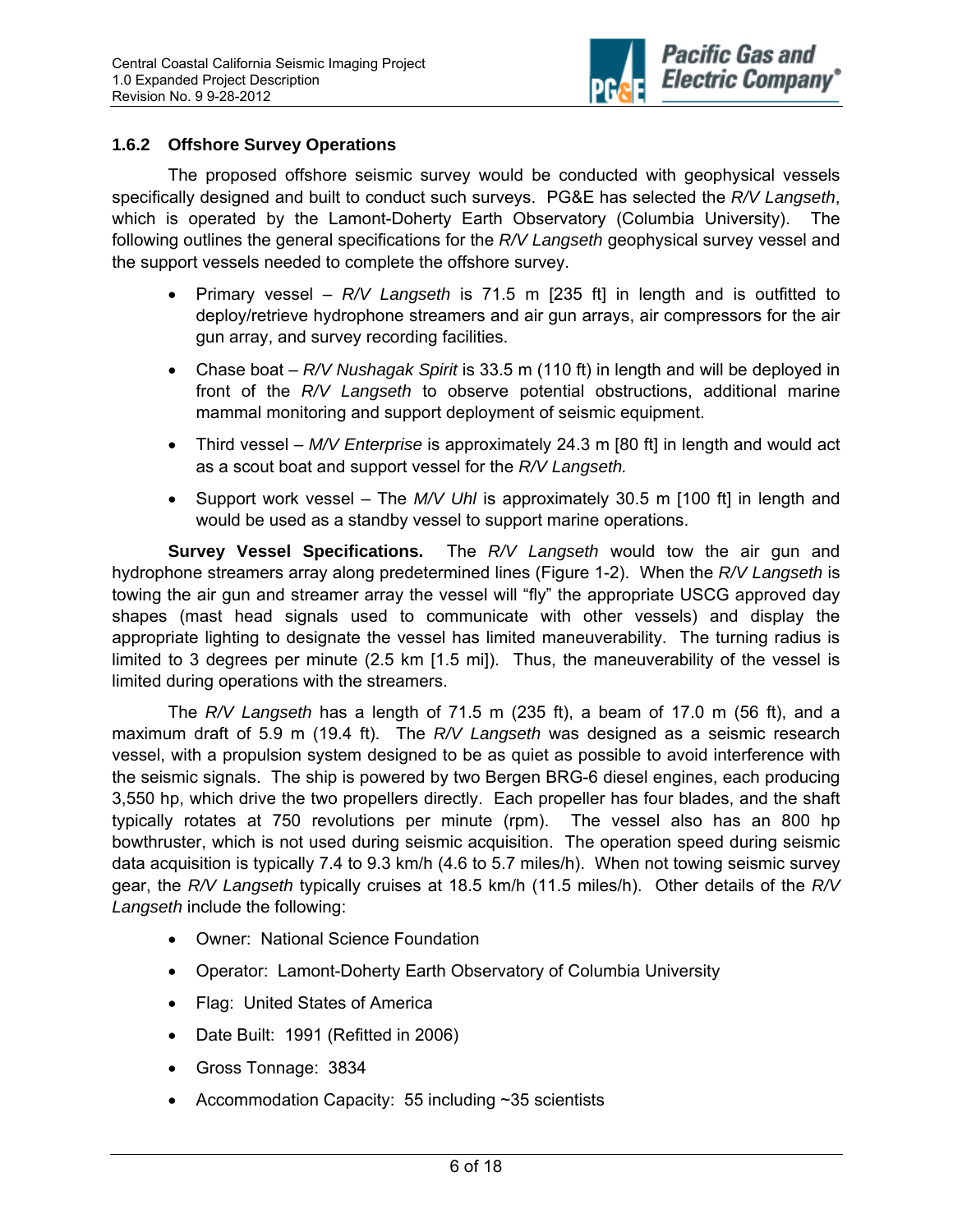

**Air Gun Description.** The survey will be shot using two tuned air-gun arrays, consisting of two sub-arrays with 1,650 cubic inches  $(in^3)$ . The array would consist of a mixture of Bolt 1500LL and Bolt 1900LLX air guns. The subarrays would be configured as two identical linear arrays or "strings" (Figure 1-3). Each string would have ten air guns; the first and last air guns in the strings are spaced 16 m apart. Nine air guns in each string would be fired simultaneously (for a total volume of approximately 3,300 in<sup>3</sup>), whereas the tenth is kept in reserve as a spare, to be turned on in case of failure of another air gun. The subarrays would be fired alternately during the survey. Each of the two subarrays would be towed approximately 140 m (459 ft) behind the vessel and would be distributed across an area of approximately 12 by 16 m (40 by 50 ft) behind the primary vessel, offset by 75 m (250 ft). Discharge intervals depend on both the ship's speed and Two Way Travel Time (TWTT) recording intervals. For a 16-second TWTT, air guns will be discharged approximately every 37.5 meters (123 ft) based on an assumed boat speed of 4.5 knots. The firing pressure of the subarrays is 1,900 pounds per square inch (psi). During firing, a brief  $(\sim 0.1 \text{ s})$  pulse of sound is emitted. The air guns would be silent during the intervening periods.

The tow depth of the air gun array would be 9 m (29.5 ft). Because the actual source is a distributed sound source (9 air guns) rather than a single point source, the highest sound levels measurable at any location in the water would be less than the nominal single point source level. In addition, the effective (perceived) source level for sound propagating in nearhorizontal directions would be substantially lower than the nominal omni-directional source level because of the directional nature of the sound from the air gun array (i.e. sound is directed downward).



**Figure 1-3. One Linear Air Gun Array or String with Ten Air Guns, Nine of Which Would Be Operating.** 

Details regarding the proposed 18-air gun array (2 Strings) specifications are as follows:

- Energy Source: Eighteen 2,000 psi Bolt air guns of 40-360 in<sup>3</sup>
- Source output (downward): 0-pk is 42 bar-m (252 dB re 1  $\mu$ Pa  $\cdot$  m); pk-pk is 87 barm (259 dB)
- Towing depth of energy source: 9 m (29.5 ft)
- Air discharge volume:  $\sim$ 3,300 in<sup>3</sup>
- Dominant frequency components: 0-188 Hertz (Hz)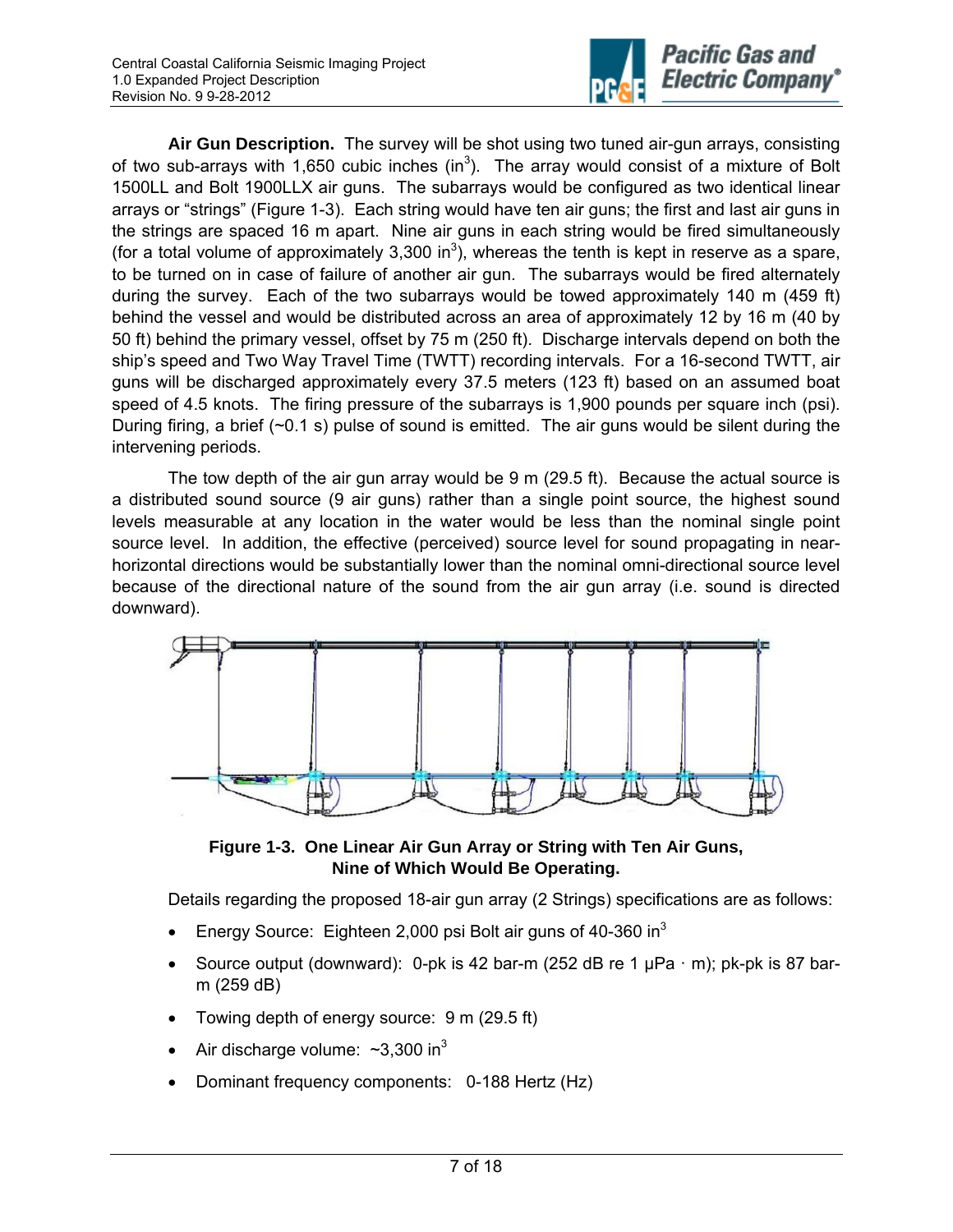

Compass Birds would be used to keep the air guns at a depth of 9 m (29.5 ft) and the vessel speed during data collection would range from 7.4 to 9.3 km/h (4 to 5 nautical miles per hour [knots]). The sound source would be generated by the discharge of the air guns approximately every 37.5 m (123 ft) which is based on an assumed vessel speed of 8.3 km/h (4.5 knots). The expected timing of the shots is once every 15 to 20 seconds.

**Hydrophone Streamer Description.** The *R/V Langseth* will tow four hydrophone streamers with a length of approximately 6 km (3.7 mi). The intended tow depth is approximately 10 m (32.8 ft). Each streamer would consist of Sentry Solid Streamer Sercel cable. Flotation is provided on each streamer, as well as Streamer Recovery Devices (SRD). The SRD are activated when the streamer sinks to a pre-determined depth (e.g. 50 m [164 ft]) to aid in recovery.

A series of seven hydrophones is present along each streamer for acoustic measurement. The hydrophones would consist of a mixture of Sonardyne Transceivers. Each streamer will contain three groups of paired hydrophones, with each group approximately 2,375 m (7,800 ft) apart. The hydrophones within each group would be approximately 300 m (984 ft) apart. One additional hydrophone will be located on the tail buoy attached to the streamer cable. In addition, one Sonardyne Transducer would be attached to the air gun array. Compass Birds would be used to keep the streamer cables and hydrophones at a depth of approximately 10 m (33 ft). One Compass Bird would be placed at the front end of each streamer. The Figure 1-4 depicts the configuration of both the streamer and air gun array used by the *R/V Langseth*.



**Figure 1-4.** *R/V Langseth* **Air Gun and Streamer Deployment**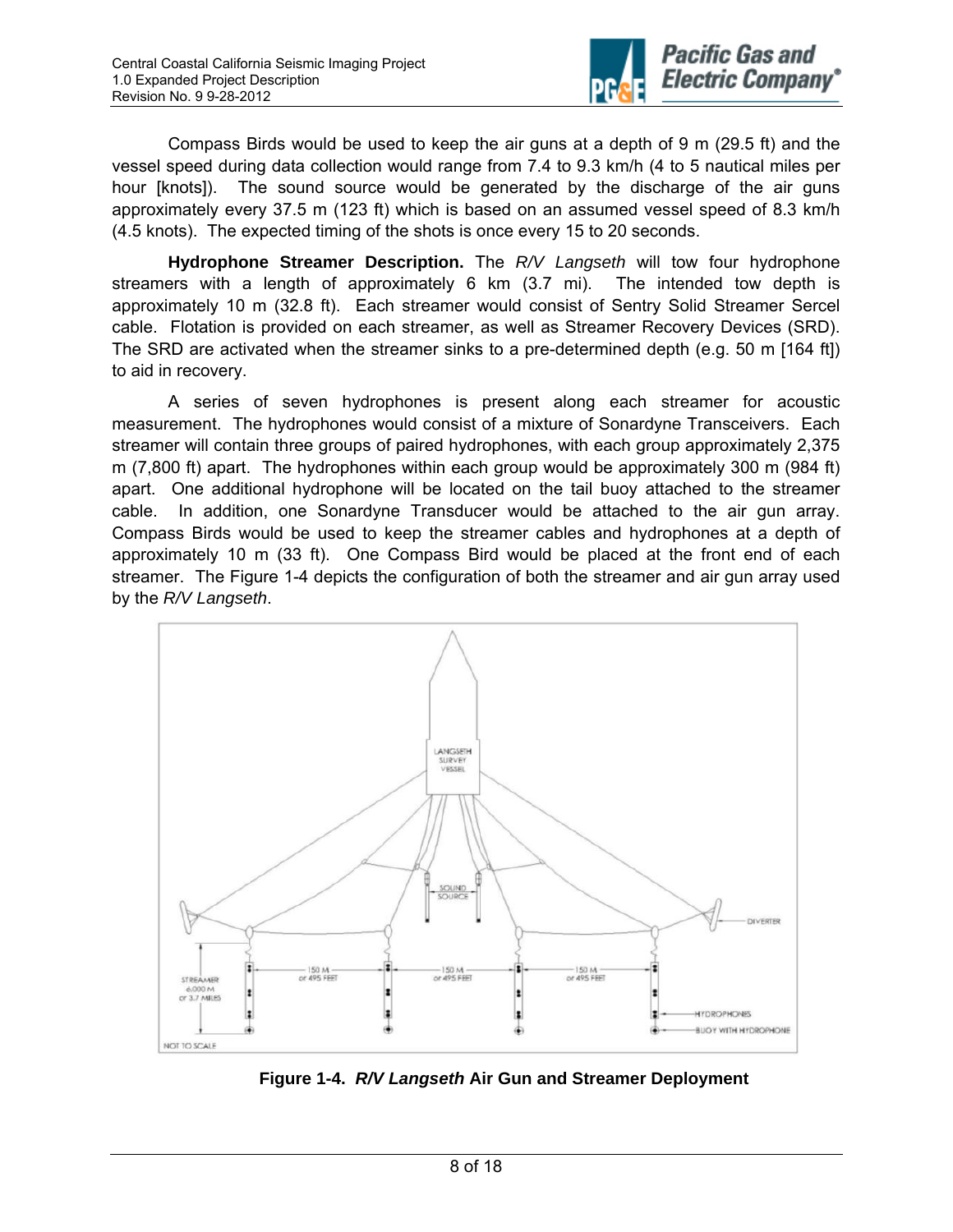

Details regarding the proposed hydrophone streamer and acoustic recording equipment specifications are provided in Table 1-1.

#### **Table 1-1. Summary of Offshore Streamer Features**

#### **Hydrophone Type Sonardyne XSRS Transceiver 7885 (Standard)**

Length of Individual Unit (approximate) 85.8 centimeters (33.8 inches ) Diameter of Individual Unit (approximate) 7.5 centimeters (3.0 inches ) Weight of Individual Unit in Air (approximate) 7.3 kilograms (16.0 pounds) Number of Units per String 5 **Hydrophone Type Sonardyne XSRS Transceiver 8005 (Long Life)**  Length of Individual Unit (approximate) 91.1 centimeters (35.9 inches)<br>Diameter of Individual Unit (approximate) 8.9 centimeters (3.5 inches) Diameter of Individual Unit (approximate) Weight of Individual Unit in Air (approximate) 10.4 kilograms (22.9 pounds) Number of Units per String 2 **Hydrophone Type Sonardyne HGPS Transducer 7887 (Right Angle)** Sonardyne HGPS Transducer 7887 (Right Angle) Length of Individual Unit (approximate) 56.3 centimeters (22.2 inches ) Diameter of Individual Unit (approximate) 9.4 centimeters (3.7 inches) Weight of Individual Unit in Air (approximate) 9.6 kilograms (21.2 pounds) **Depth Sensor ION Model 5011 Compass Bird** Length of Individual Unit (approximate) 120 centimeters (48.2 inches) Weight of Individual Unit in Air (approximate) 8.32 kilograms (18.3 pounds ) Number of Units per Streamer (approximate) 4 Number of Units per String 1 **Streamer Type Thompson Marconi Sentry** Streamer Depth (approximate) 10 meters (33 feet) Group Interval (approximate) 12.5 meters (41 feet ) Group Length (approximate) 12.5 meters (41 feet ) Number of Groups 468 Length of Streamer 6 kilometers (3.7 miles) Source: Columbia University

**Acoustic Measurements.** The strength of the air gun pulses can be measured in a variety of ways, but National Marine Fisheries Service (NMFS) commonly uses "root mean square" (in dB re 1µPa [rms]), which is the level of the received air gun pulses averaged over the duration of the pulse. The rms value for a given air gun pulse is typically 10 dB lower than the peak level, and 16 dB lower than the peak-to-peak level (McCauley *et al*., 1998, 2000).

The noise modeling for the proposed 3D seismic survey was conducted based on the results of mathematical modeling conducted by Greeneridge Sciences, Inc. (2011). The model results are based upon the air gun specifications provided for *R/V Langseth* and seafloor characteristic available for the Project area. Safety and Exclusion zone dimensions are based on NMFS definitions for Incidental Harassment Authorizations (IHA). The Safety Zone is the distance within which received sound levels are modeled to be greater than 160 db and the Exclusion Zone is the distance within which received sound levels are modeled to be greater than 180 db. Distances to received levels of 120, 154, 160, 170, 180, 187, and 190 dB re 1µPa (rms) are also detailed in Table 1-2.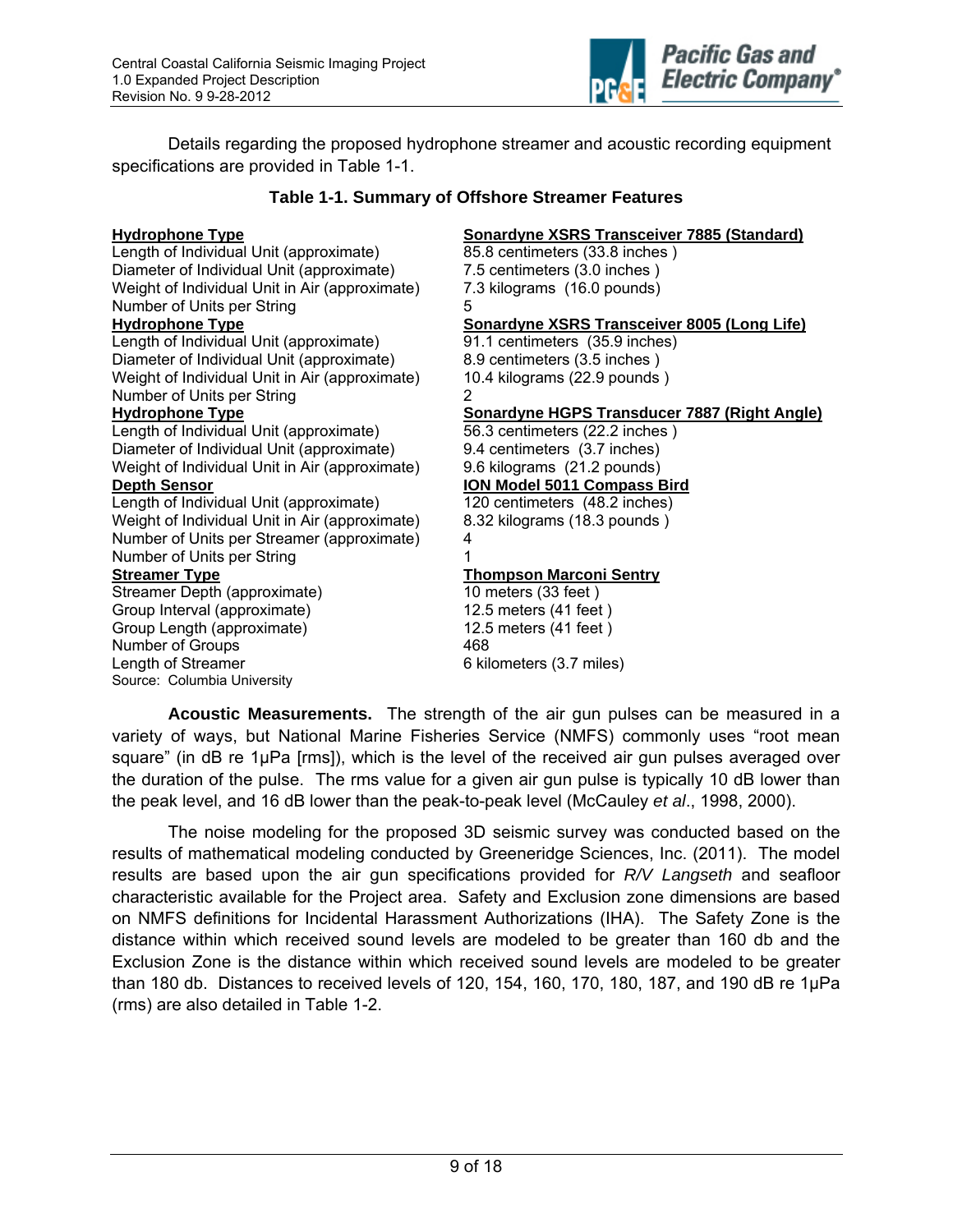

| <b>Sound Pressure</b><br>Level (SPL)                               | <b>Upslope Distance</b><br>(In Shore) |        |        | <b>Downslope Distance</b><br>(Offshore) |        |        | <b>Alongshore Distance</b> |        |        |
|--------------------------------------------------------------------|---------------------------------------|--------|--------|-----------------------------------------|--------|--------|----------------------------|--------|--------|
| (dB re 1 uPa)                                                      | M                                     | $SM^2$ | $NM^3$ | M                                       | $SM^2$ | $NM^3$ | М                          | $SM^2$ | $NM^3$ |
| 190                                                                | 250                                   | 0.16   | 0.13   | 280                                     | 0.17   | 0.15   | 320                        | 0.20   | 0.17   |
| 187                                                                | 390                                   | 0.24   | 0.21   | 370                                     | 0.23   | 0.20   | 410                        | 0.25   | 0.22   |
| 180                                                                | 1.010                                 | 0.63   | 0.55   | 700                                     | 0.43   | 0.38   | 750                        | 0.47   | 0.40   |
| 170                                                                | 2.990                                 | 1.86   | 1.61   | 1.760                                   | 1.09   | 0.95   | 1.760                      | 1.09   | 0.95   |
| 160                                                                | 6.210                                 | 3.86   | 3.35   | 4.450                                   | 2.77   | 2.40   | 4.100                      | 2.55   | 2.21   |
| 154                                                                | 8.570                                 | 5.33   | 4.63   | 7.820                                   | 4.86   | 4.22   | 6.780                      | 4.21   | 3.66   |
| 120                                                                | 24.650                                | 15.32  | 13.31  | 251,320                                 | 156.16 | 135.70 | 94,870                     | 58.95  | 51.23  |
| = Meters: $SM^2$ = Statute miles:<br>$NM^3$ = Nautical Miles<br>M' |                                       |        |        |                                         |        |        |                            |        |        |

### **Table 1-2. Calculated Radii for Upslope, Downslope and Alongshore Propagation Paths**

**Multibeam Echosounder and Sub-bottom Profiler**. Along with the air gun operations, two additional acoustical data acquisition systems will be operated from the *R/V Langseth*  continuously during the survey. The ocean floor will be mapped with a Kongsberg EM-122 multibeam echosounder (MBES) and a Knudsen 320B sub-bottom profiler (SBP).

The Kongsberg EM-122 MBES operates at 10.5 to 13 kHz (usually 12 kHz) and is hullmounted on the *R/V Langseth*. The transmitting beam width is 1 or 2-degree fore–aft and 150 degree athwartship. The maximum source level is 242 dB re 1 μPa (rms). Each "ping" consists of eight (in water >1,000 m/3,300 ft deep) or four (<1000 m/3,300 ft) successive fan-shaped transmissions, each ensonifying a sector that extends 1 degree fore–aft. Continuous-wave (CW) pulses increase from 2 to 15 ms long in water depths up to 2,600 m (8,350 ft), and frequency-modulated (FM) chirp pulses up to 100 ms long are used in water >2,600 m (8,350 ft). The successive transmissions span an overall cross-track angular extent of about 150 degree, with 2 ms gaps between the pulses for successive sectors. (See Table 1-3)

The Knudsen 320B SBP is normally operated to provide information about the sedimentary features and the bottom topography that is being mapped simultaneously by the MBES. The beam is transmitted as a 27-degree cone, which is directed downward by a 3.5-kHz transducer in the hull of the *R/V Langseth*. The maximum output is 1,000 watts (204 dB), but in practice, the output varies with water depth. The pulse interval is 1 sec, but a common mode of operation is to broadcast five pulses at 1-sec intervals followed by a 5-sec pause.

 Both the Kongsberg EM-122 MBES and Knudsen 320B SBP are operated continuously during survey operations. Given relatively shallow water depths of the survey area (20 – 300 m), the number of 'pings' or transmissions would be reduced from 8 to 4, and the pulse durations would be reduced from 100 ms to 2-15 ms for the Kongesberg EM-122. Power levels of both instruments would be reduced from maximum levels to account for water depth. Actual operating parameters will be established at the time of the survey.Additional details are provided in Table 1-3.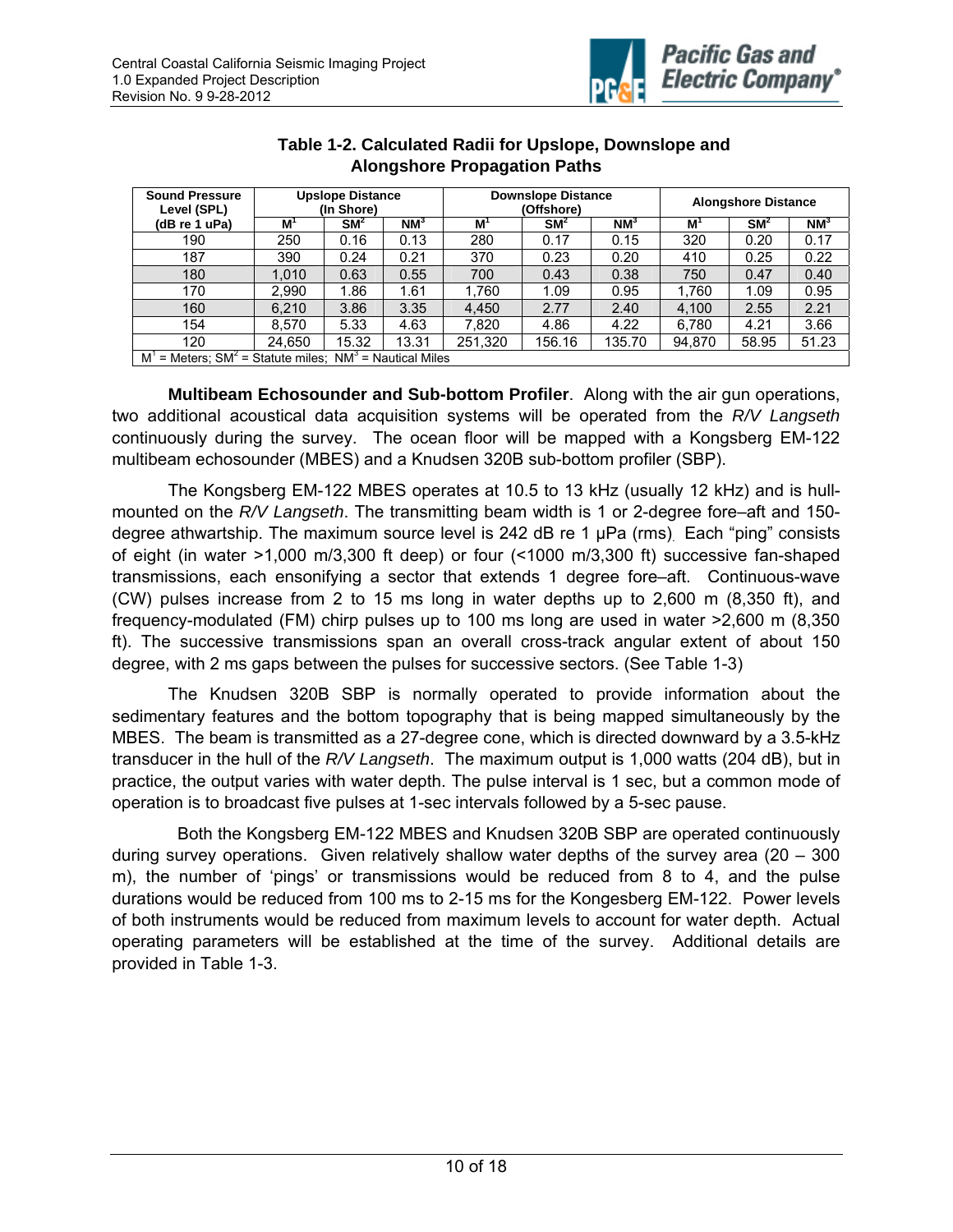

### **Table 1-3.** *R/V Langseth* **Sub-bottom Profiler Specifications**

| Maximum source output (downward) | 204 dB re 1 $\mu$ Pa·m; 800 watts |  |  |  |  |
|----------------------------------|-----------------------------------|--|--|--|--|
| Dominant frequency components    | 3.5 kHz                           |  |  |  |  |
| Bandwidth                        | 1.0 kHz with pulse duration 4 ms  |  |  |  |  |
|                                  | 0.5 kHz with pulse duration 2 ms  |  |  |  |  |
|                                  | 0.25 kHz with pulse duration 1 ms |  |  |  |  |
| Nominal beam width               | 30 degrees                        |  |  |  |  |
| Pulse duration                   | 1, 2, or 4 ms                     |  |  |  |  |
|                                  |                                   |  |  |  |  |

**Gravimeter (BGM-3**). The *R/V Langseth* will employ a Bell Aerospace BGM-3 gravimeter system (Figure 1-5) to measure very tiny fractional changes within the Earth's gravity caused by nearby geologic structures, the shape of the Earth, and by temporal tidal variations. The BGM-3 has been specifically designed to make precision measurements in a high motion environment. Precision gravity measurements are attained by the use of the highly accurate Bell Aerospace Model XI inertial grade accelerometer.



**Figure 1-5. Bell BMG Marine Gravity Meter** 

**Magnetometer (G-882).** The *R/V Langseth* will employ a Bell Aerospace BGM-3 geometer which contains a Model G-882 cesium-vapor marine magnetometer (Figure 1-6). Magnetometers measure the strength and/or direction of a magnetic field, generally in units of nanotesla (nT) in order to detect and map geologic formations. These data would enhance earlier marine magnetic mapping conducted by the USGS (Sliter et al., 2009).

The G-882 is designed for operation from small vessels for shallow water surveys, as well as for the large survey vessels for deep tow applications (4,000 psi rating, telemetry over steel coax available to 10 km). Power may be supplied from a 24 to 30 VDC battery power or a 110/220 VAC power supply. The standard G-882 tow cable includes a Vectran strength member and can be built to up to 700 m (2,297 ft) (no telemetry required). The shipboard end of the tow cable is attached to a junction box or on-board cable. Output data is recorded on a computer with an RS-232 serial port.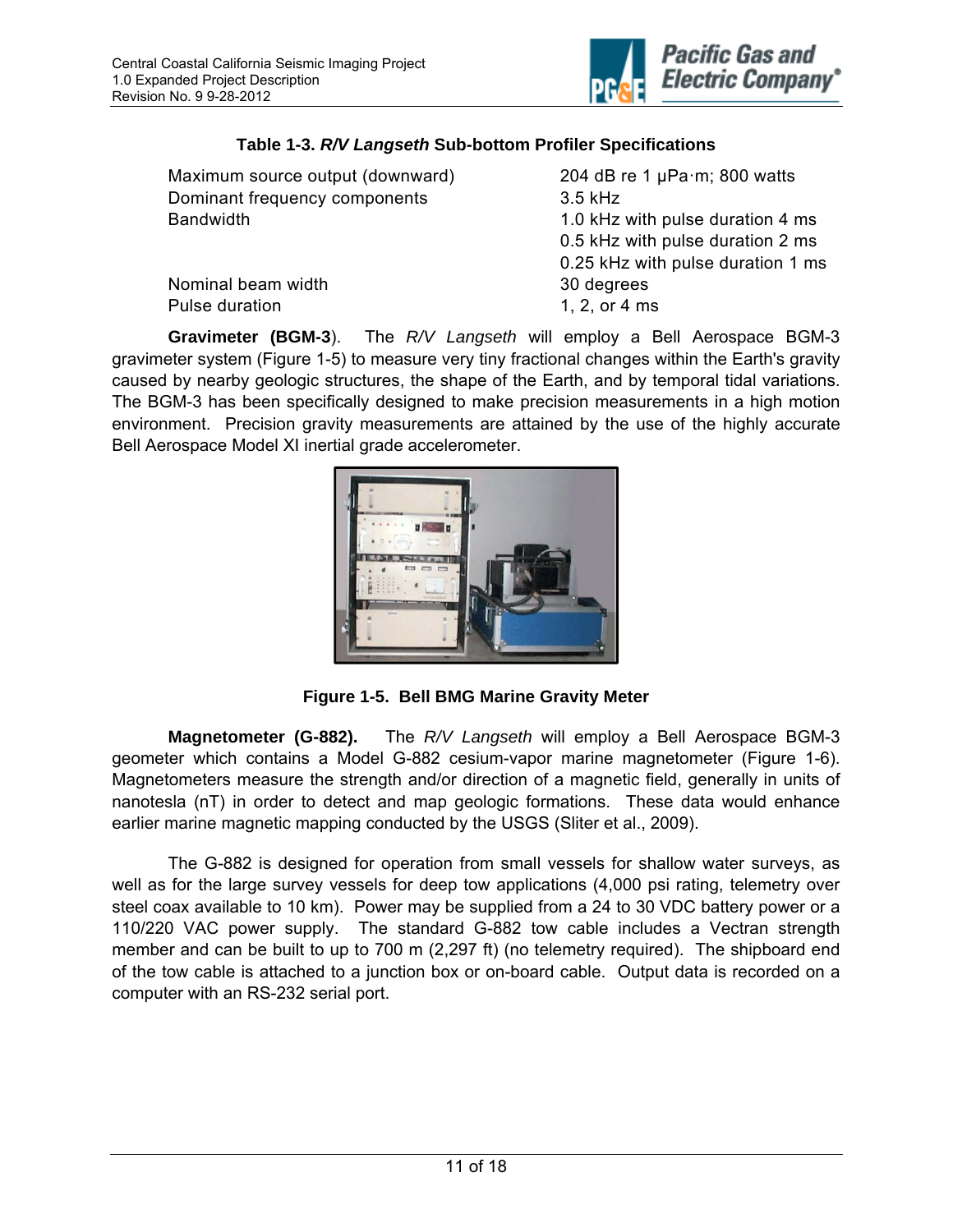





### **1.6.3 Onshore Survey Operations**

Onshore, a linear array of Zland nodals (or equivalent Iseis Sigma nodes) will be deployed along a single route on the Morro Strand to record onshore sound transmitted from the offshore air gun surveys. The autonomous, nodal, cable-less recording systems (geophones) (Figure 1-7a) would be deployed by foot into the soil adjacent to existing roads, trails and beaches (Figure 1-7b). Route location is shown in Figure 1-8. Ninety nodes would be placed at 100 m (328 ft.) intervals along the Strand for a total route length of  $\sim$  9 km (5.6 mi). The nodal systems are carried in backpacks and pressed into the ground at each receiver point. Each nodal would be removed following completion of the data collection. PG&E estimates that the onshore receiver activities would be conducted over a 2 to 3-day period, concurrent with the offshore surveys.



**Figure 1-7a. Example of Autonomous Wireless Recording Systems**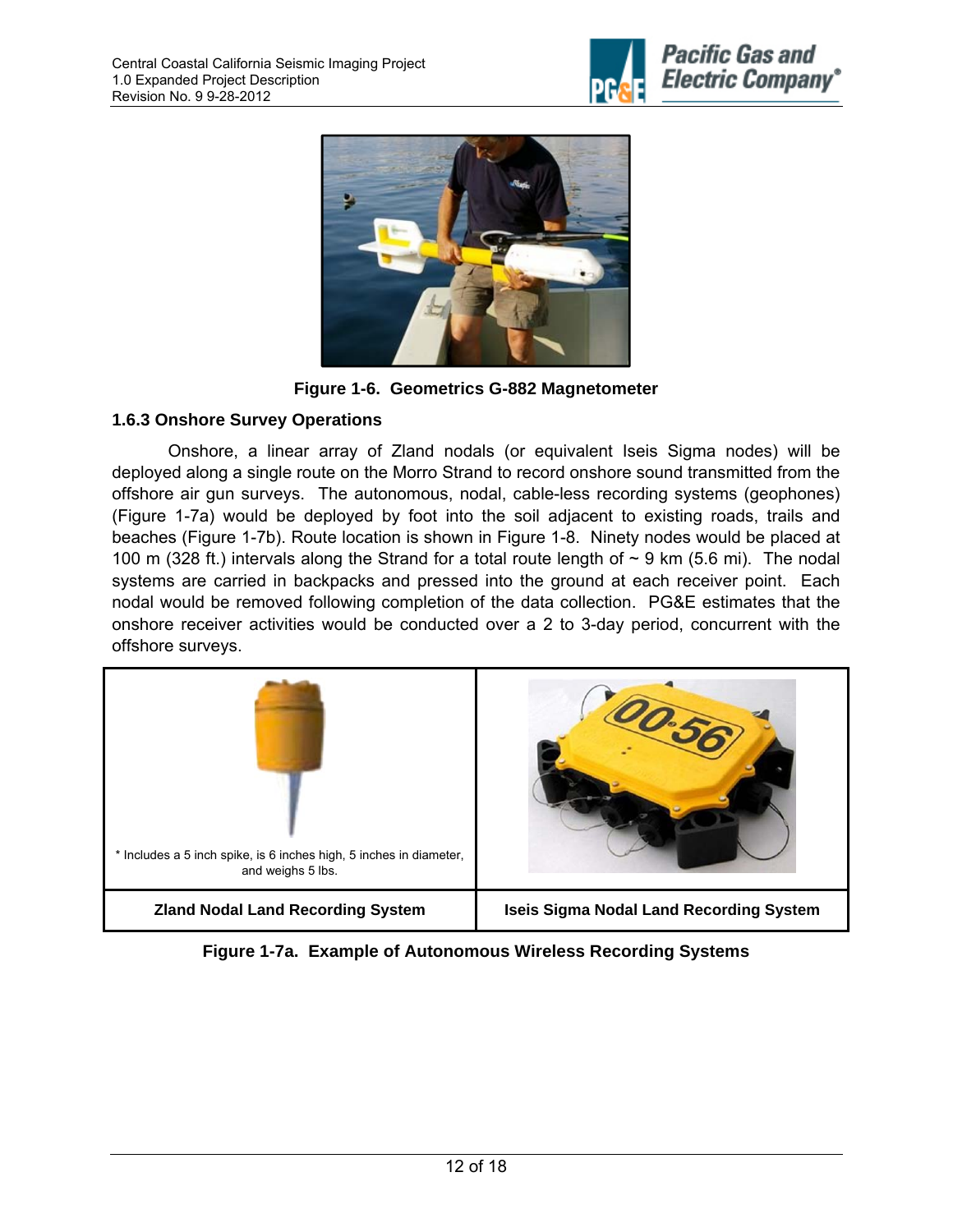



**Figure 1-7b. Typical Wireless Iseis Sigma Nodal Land Recording System Installation (Battery Pack is located on the left and Recording System on Right)** 

### **1.7 PROJECT PERSONNEL AND EQUIPMENT**

#### **1.7.1 Equipment Requirements**

The following vessels and equipment are being evaluated for use in the proposed offshore survey.

- R/V *Marcus G. Langseth*
	- **Two air gun arrays;**
	- Four hydrophone streamers;
	- **Multi Beam Echo Sounder and Sub Bottom Profiler; gravity and magnetic** sensors.
- Chase boat *R/V Nushagak Spirit* or equivalent
- Support vessel *M/V Enterprise* or equivalent
- *Support vessel M/V Michael Uhl*

The following is a preliminary estimate of anticipated vehicle and equipment needs for the proposed onshore geophone placement.

1 to 2 equipment van/truck for equipment transport and data recording/processing.

#### **1.7.2 Personnel Requirements**

It is estimated that 77 personnel would be required for the proposed offshore survey program. Additional project-related personnel may also participate. The 89 personnel breakdown is as follows:

- *R/V Marcus G. Langseth* crew: 55 (Based on Coast Guard registration)
- *R/V Nushagak Spirit* 6
- *M/V Enterprise* 6
- *M/V Michael Uhl* crew: 5
- Administrative/computer support: 5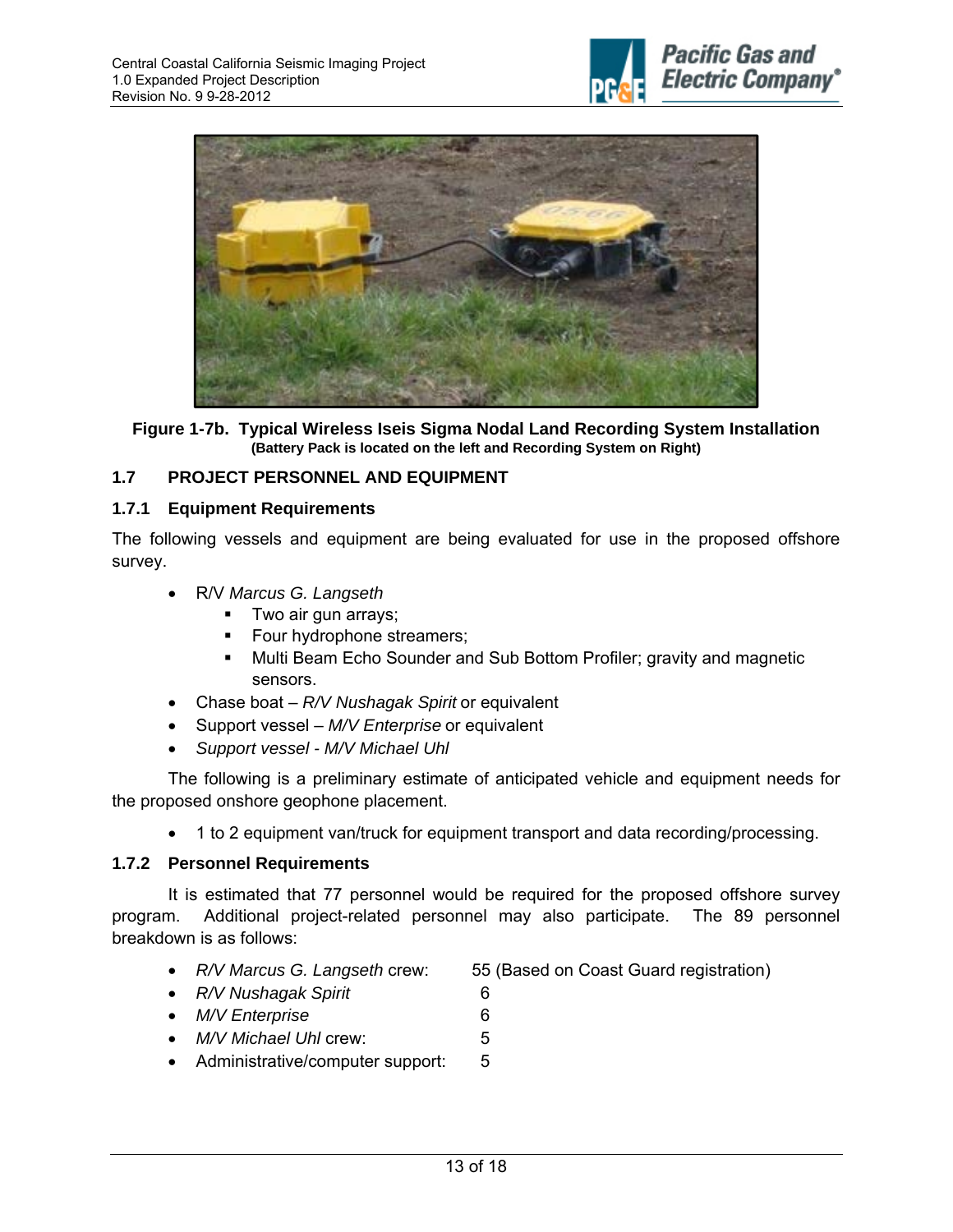



**Figure 1-8. Proposed Onshore Seismic Lines**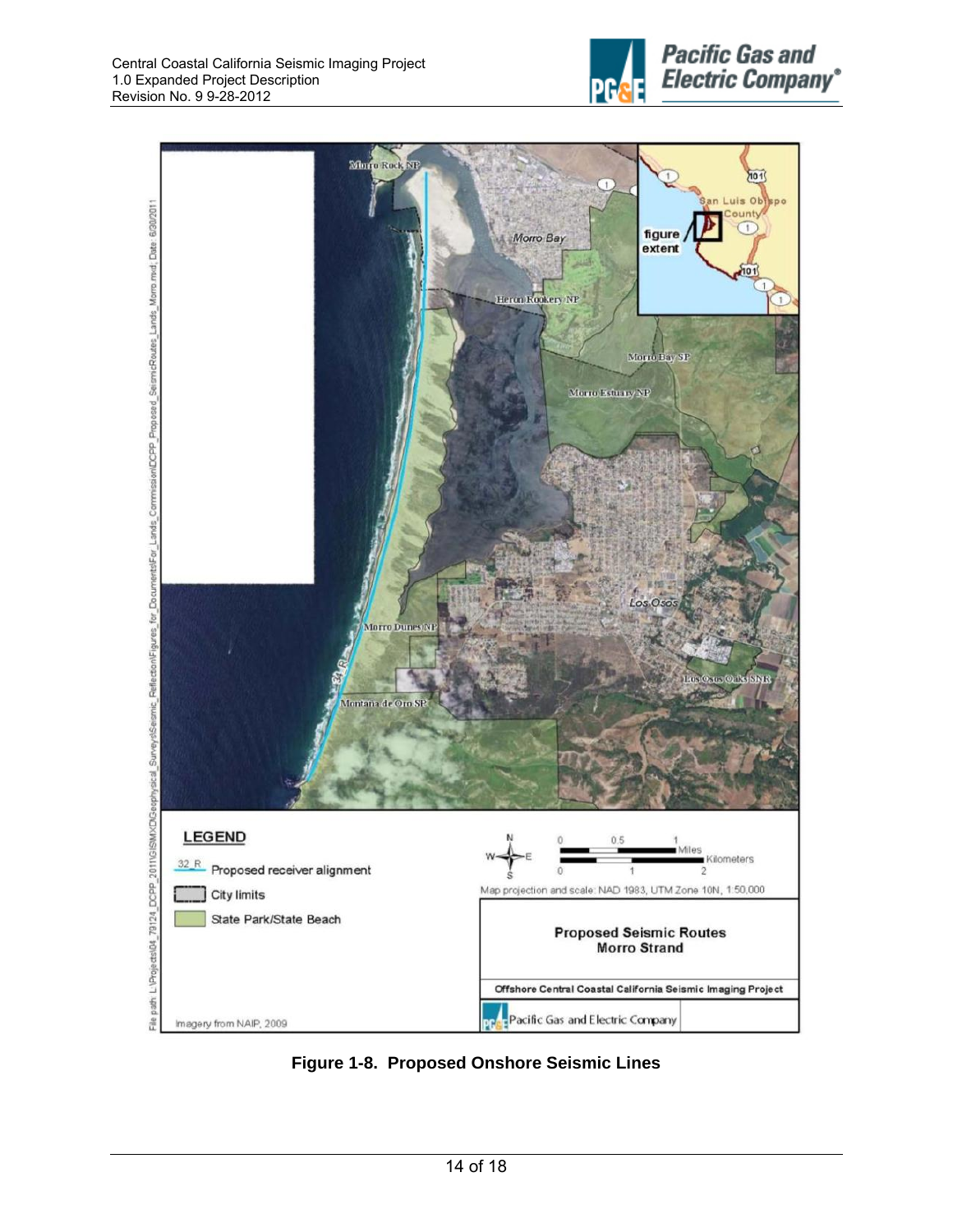

Onshore survey operations are expected to require approximately 6 crew members. In addition, biological and cultural resource monitors would accompany each team in sensitive resource areas. These teams would operate at intervals of 0.8 to 4.8 km (0.5 to 3 mi) throughout the proposed Project area.

### **1.8 2012 PROJECT SCHEDULE**

The proposed activities, including mobilization and demobilization, are expected to take 32.25 operational days to complete, assuming 24/7 operations. This estimate includes time for instrument deployment, profiling, instrument recovery, and demobilization. Mobilization operations during 2012 work window will be initiated no earlier than November 15 and completed no later than December 31, 2012.

Below is an estimated schedule for the Project:

- Mobilization to Project Site 6 days
- Offshore Equipment Deployment 3 days
- Pre-activity marine mammal surveys 5 days (concurrent to equipment mobilization and deployment)
- Onshore geophone deployment  $-2 3$  days (concurrent with offshore deployment activities)
- Equipment Calibration and Sound Check 5 days
- Seismic Survey
	- Survey Box 4 (Survey area within Estero Bay) 9.25 days
- Streamer and air gun preventative maintenance 1 days
- Additional shutdowns (marine mammal presence, crew changes, and unanticipated weather delays) ‐ 2 days
- Demobilization 6 days

TOTAL: 32.25 days (for 24/7 operation). Note that the total of 32.25 days is based on adding the above non-concurrent tasks.

Placement of the onshore receiver lines would be completed prior to the start of offshore survey activities and would remain in place until the offshore activities can be completed.

#### **1.9 ENVIRONMENTAL COMPLIANCE INSPECTION AND MITIGATION MONITORING**

During marine survey operations, key concerns would be the potential impacts to marine wildlife due to exposure to high sound levels associated with the use of the air guns or from direct collisions with the survey vessels. The proposed marine seismic survey activities have the potential to disturb or displace small numbers of marine mammals. These potential effects will not exceed what is defined in the 1994 amendments to the Marine Mammal Protection Act (MMPA) as "Level B" harassment (behavioral disturbance). The mitigation measures to be implemented during this survey are based on Level B harassment criteria using the sound level of 160 dB re 1 µPa (rms), and will, as such, minimize any potential risk of injury, such as damage to the auditory organs. No take by injury or death is likely given the nature of the activities and proposed monitoring and mitigation measures.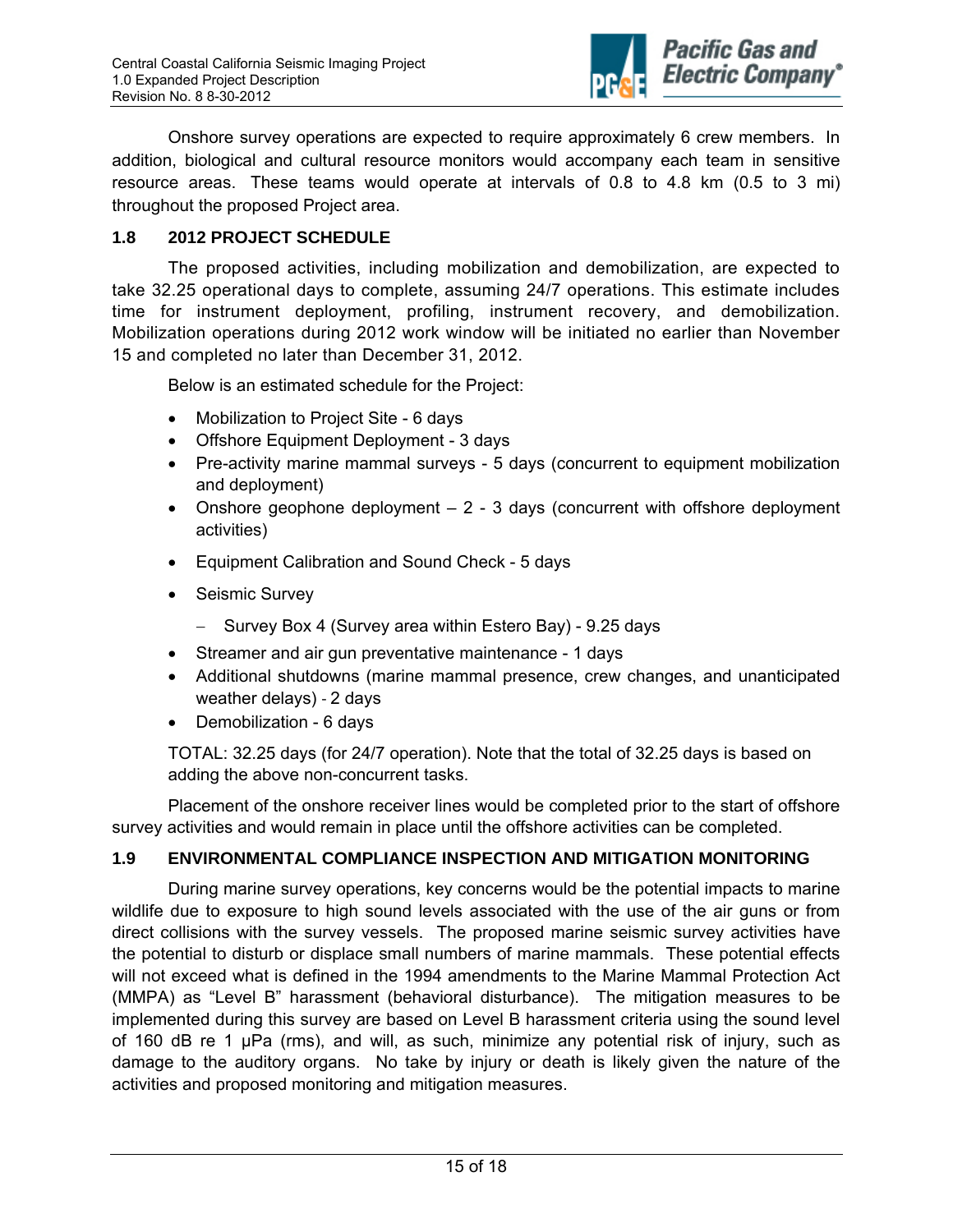

In addition, PG&E would implement a Marine Wildlife Contingency Plan (MWCP) which includes measures designed to reduce the potential impacts on marine wildlife, particularly marine mammals, from the proposed operations. This program would be implemented in compliance with measures developed in consultation with NMFS/USFWS and would be based on anticipated exclusion and safety zones derived from modeling of the selected energy source levels. These exclusion and safety zones would be reviewed in context with Incidental Harassment Authorization (IHA) to be conducted by NMFS/USFWS as part of the Project review under the Federal Endangered Species Act and MMPA.

### **1.9.1 High Energy Seismic Survey Impact Reduction Measures**

PG&E is utilizing acoustic models to predict sound levels associated with the air gun array, and this information was used to establish a safety zone and exclusion zone for marine mammals and turtles equating to the distances to the 160 to 180 dB re 1  $\mu$ Pa, respectively. The MWCP that PG&E plans to implement includes these zones to ensure protection of potential effected species. Measures that are also included in the plan are:

- NMFS in cooperation with PG&E will conduct an aerial survey approximately 5 days prior to seismic survey to obtain pre-survey information on the numbers and distribution of marine mammals in the seismic survey area. Additionally aerial surveys will be conducted during active air gun survey operations.
- NMFS-certified protected species observers (PSO) would be stationed on primary survey vessel, on the scout vessel, and on the aircraft (if necessary).
- A scout vessel would be deployed with PSO's to monitor marine wildlife within the survey exclusion and safety zone.
- If marine mammals or other sensitive wildlife are observed within or around the exclusion zone, avoidance measures will be taken including decreasing speed of vessel and a power down or shut down if necessary.
- Use of power up, ramp up, and shutdown procedures would be observed for air gun operations.
- Mitigation air gun would be used during survey turns outside of the 3D survey area as well as during shut down or standby periods.
- Passive Acoustic Monitoring (PAM) will be available to supplement visual monitoring in conditions of poor visibility or low lighting where it doesn't interfere with survey operations.
- $\bullet$  If nighttime survey operations are located within the 40 m (131 ft) depth contour, PSO's will visually monitor the area forward the vessel with the aid of infrared goggles/binoculars and the forward looking infrared system available on the R/V Langseth. Mitigation measures, such as avoidance, power down, and/or shut down, would be implemented, if a sea otter is observed within the vessels' path.

In addition, the proposed survey timing (November 1 through December 31) has been developed in consideration of the generally lower presences of migrating and summer season whales in the Project area. PG&E proposes that the surveys are conducted on a 24/7 schedule to reduce overall length of operations thereby lessening impacts to commercial and recreational fisheries.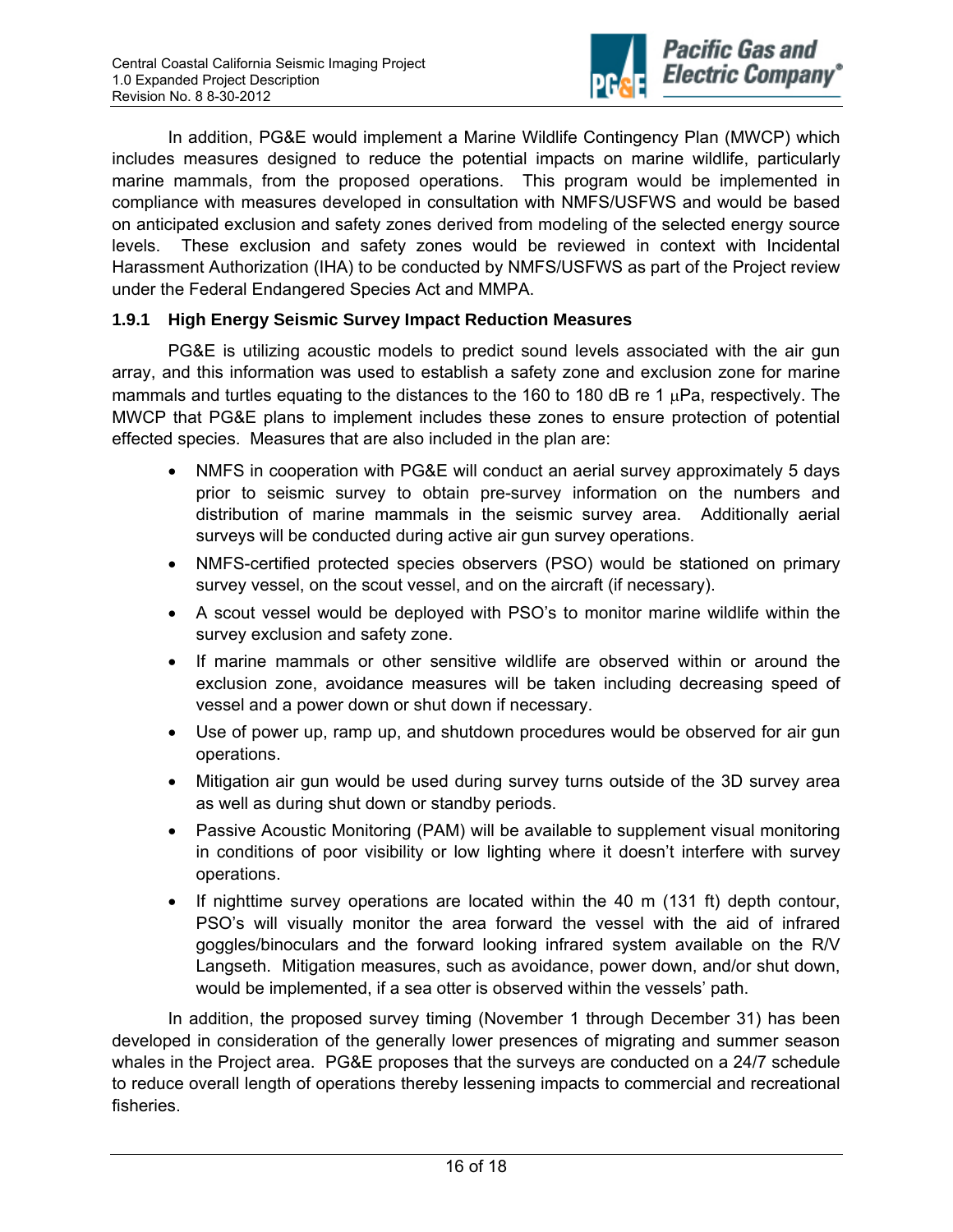

### **1.9.2 Onshore Geophysical Survey Impact Reduction Measures**

PG&E proposes the following measures to reduce impacts on sensitive wildlife during the onshore survey operations. A Worker Environmental Awareness Training Program (WEAP) would be prepared and presented to all personnel at the beginning of the project. This program was designed to discuss sensitive species and habitats, and why it is important to avoid disturbing them during project activities. A qualified biologist would perform pre-activity surveys along with daily monitoring to document sensitive species and compliance with avoidance measures. Seismic surveys would be designed to avoid California Department of Fish and Game (CDFG) sensitive species and the following federally listed species:

- Morro Bay kangaroo rat
- Morro shoulderband snail
- Western snowy plover
- California least tern
- California clapper rail

# **1.10 Comprehensive Monitoring Program**

In addition to those mitigation and monitoring programs developed by PG&E in support of the seismic survey project implementation, PG&E has agreed to participate in a Comprehensive Monitoring Program. This program has been developed in consultation with numerous resource agencies and research groups including NMFS, USFWS, CDFD, The Nature Conservancy, Ocean Science Trust, Cal Poly San Luis Obispo, and Moss Landing Marine Laboratories. These programs are summarized below.

- **Harbor Porpoise Monitoring Program**. PG&E has agreed to fund a Harbor Porpoise Monitoring Program that will be conducted by the NMFS. The program involves a direct collaboration between NMFS, U.S. Geological Survey (USGS), Brandon Southall (SEA, Inc.), and possibly others. Monitoring would involve a 3 pronged approach to collect data before, during, and after the seismic surveys. The program includes the use of PODs and high-frequency acoustic recording packages (HARPS).
- **Sea Otter Monitoring Program**. PG&E has agreed to fund a Sea Otter Monitoring Program that will be conducted by the USFWS, California Department of Fish and Game Marine Wildlife Veterinary Care and Research Center (MWVCRC), the Monterey Bay Aquarium Sea Otter Research and Conservation Department, and University of California and Santa Cruz and Davis. The monitoring program will provide a real-time monitoring infrastructure with which to detect and measure levels of harassment caused by the surveys, as required by the USFWS, while at the same time providing useful information on behavioral response thresholds as a function of sound exposure for sea otters. This program was initiated on October 1, 2012.
- **Stranding Response Plan**. PG&E has agreed to support a Stranding Response Plan developed by the NMFS, USFWS and CDFG. This plan will be implemented in close coordination with the Harbor Porpoise and Sea Otter Monitoring Programs.